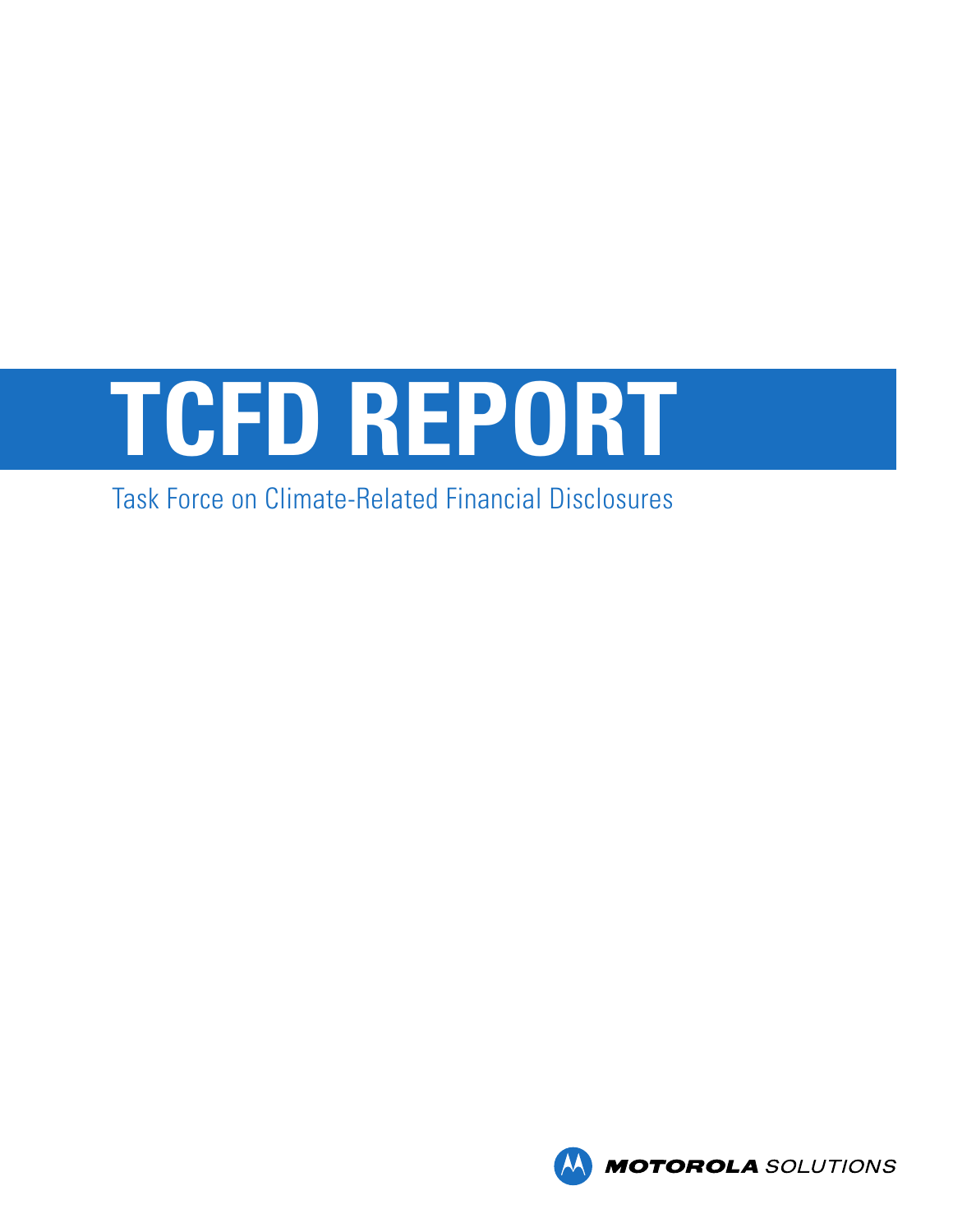# **TABLE OF CONTENTS**

| About This Report (all contains and the contact of the contact of the contact of the contact of the contact of the contact of the contact of the contact of the contact of the contact of the contact of the contact of the co |
|--------------------------------------------------------------------------------------------------------------------------------------------------------------------------------------------------------------------------------|
| Task Force on Climate-Related Financial Disclosures (TCFD) Sections  5-16                                                                                                                                                      |
|                                                                                                                                                                                                                                |
|                                                                                                                                                                                                                                |
|                                                                                                                                                                                                                                |
|                                                                                                                                                                                                                                |
|                                                                                                                                                                                                                                |
|                                                                                                                                                                                                                                |
|                                                                                                                                                                                                                                |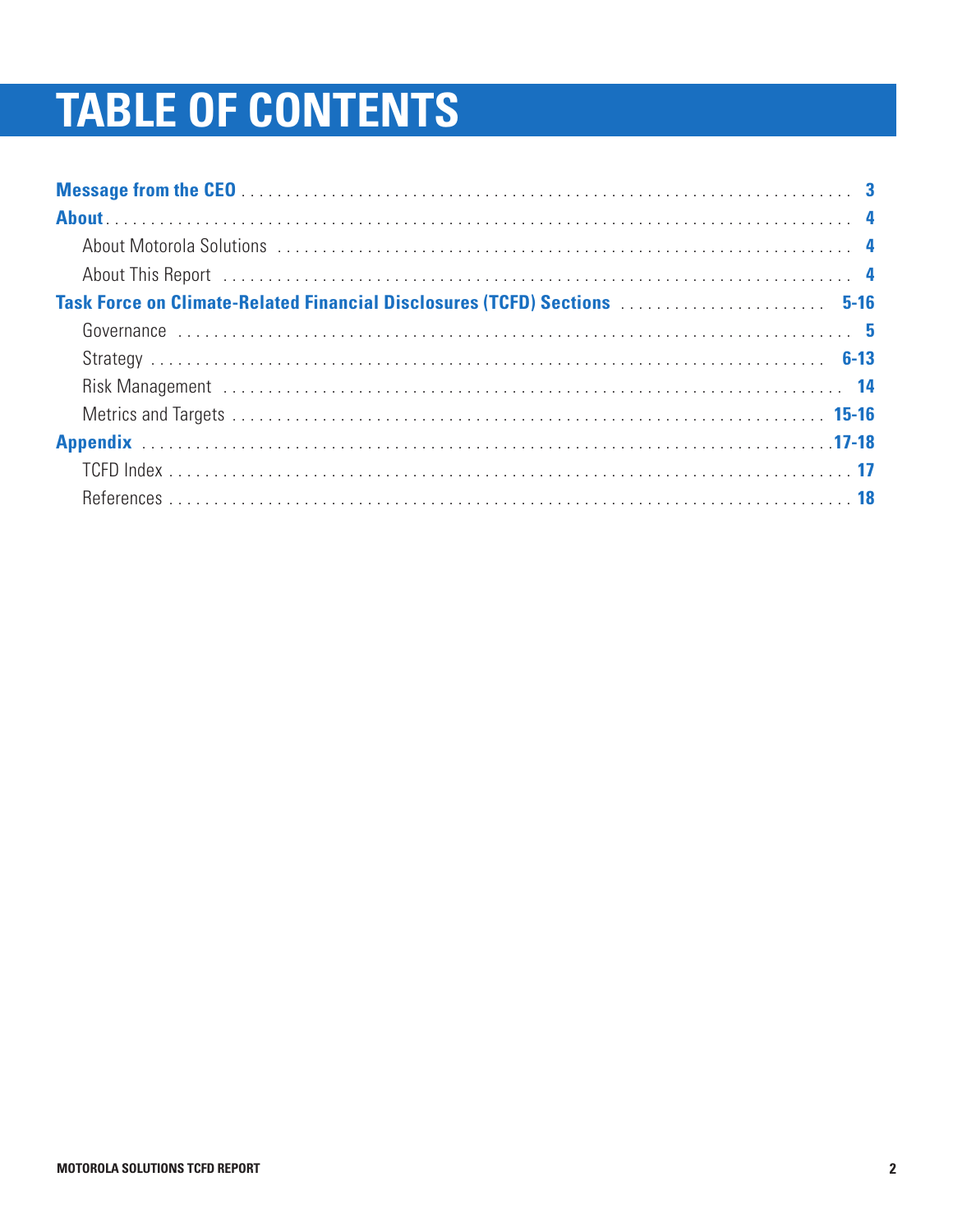

# **MESSAGE FROM THE CEO**

At Motorola Solutions, our purpose is to help people be their best in the moments that matter, and we do so by supporting and protecting our employees, customers, communities and the planet we all share. We're committed to doing our part to address the effects of climate change – from working hand-in-hand with first responders after natural disasters and providing support where and when it's needed most, to continuously reviewing our products, processes and activities to identify opportunities to reduce our environmental impact.

As part of this commitment, we report annually on climate-related metrics in our corporate responsibility reports (including our Scope 1, 2, and 3 greenhouse gas emissions), regularly implement improvements to achieve our Scope 1 and 2 emissions reduction targets, and consistently strive to strengthen our governance practices around climate-related risks and opportunities. In addition, we have established an internal process to evaluate and disclose our climate-related risks and opportunities to enhance alignment with the initial recommendations of the Task Force on Climate-Related Financial Disclosure (TCFD).

Our inaugural TCFD report addresses the TCFD's four core pillars: governance, strategy, risk management, and metrics and targets, as well as information about our business in the face of the long-term challenges of climate change. We're proud of the work we're doing and welcome your feedback.

We're steadfast in our commitment to our purpose. We will continue investing in our people, processes and systems to ensure we're well-positioned for continued long-term success and remain agile to evolve and adapt to the needs of climate change.

We will continue to share our progress towards building a sustainable future – it's not just our responsibility, it's the right thing to do.

 $\equiv$  7  $\epsilon$  9

**Greg Brown** Chairman & CEO Motorola Solutions, Inc.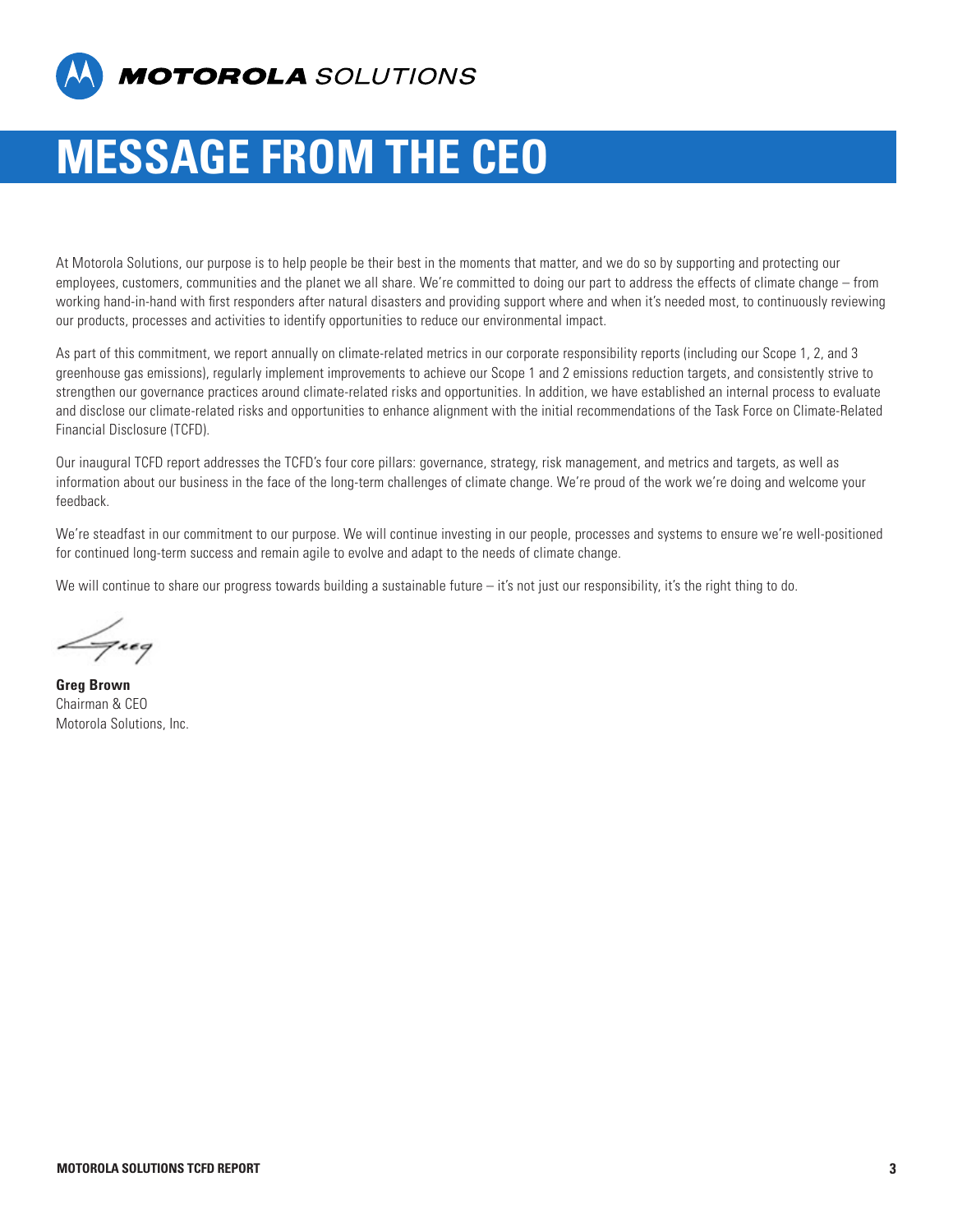# **ABOUT**

## About Motorola Solutions

Motorola Solutions is a global leader in public safety and enterprise security. Our technologies in land mobile radio communications, video security and access control and command center software, bolstered by managed and support services, create an integrated technology ecosystem to help make communities safer and businesses stay productive and secure. At Motorola Solutions, we're ushering in a new era in public safety and security.

## About This Report

This is our inaugural standalone report, intended to align with the recommendations of the Task Force on Climate-Related Financial Disclosure (TCFD), an international, multi-industry-led initiative launched to develop recommendations for voluntary disclosure of climate-related risk. This report follows the framework outlined in the TCFD recommendations and includes the core elements – including governance, strategy, risk management, metrics and targets – while addressing each of the 11 TCFD disclosure recommendations.

This report was prepared in alignment with TCFD guidance in effect prior to October 2021. Updates to TCFD guidance after that date will be evaluated for future reports. We retained a third-party consultant to facilitate our TCFD process, conduct the scenario analysis included herein and support the alignment of our disclosures with the TCFD framework.

Statements in this report which are not historical in nature are forward-looking statements, which are made pursuant to the safe harbor provisions of the Private Securities Litigation Reform Act of 1995, as amended, and generally include words such as "expect," "may," "could," "believe," "would," "might," "anticipates" or similar words. The principal forward-looking statements in this report include: (1) our goals, commitments and programs; (2) our business plans, strategies, initiatives and objectives; (3) our assumptions and expectations; (4) the scope and impact of our climate risks and opportunities; and (5) standards and expectations of third parties. Although we believe there is a reasonable basis for the forward-looking statements, our actual results could be materially different. The most important factors that could cause our actual results to differ from our forward-looking statements are set forth in our description of risk factors included in Part I, Item 1A, "Risk Factors" of our Annual Report on Form 10-K for the year ended December 31, 2021, which should be read in conjunction with the forward-looking statements in this report and is accessible on the SEC's website at **[www.sec.gov](http://www.sec.gov)** and on our website at **[https://investors.](https://investors.motorolasolutions.com) [motorolasolutions.com](https://investors.motorolasolutions.com)**. Forward-looking statements speak only as of the date they are made, and we do not undertake any obligation to update any forward-looking statement.

In addition, historical, current, and forward-looking climate-related statements, including nonfinancial climate-related metrics presented herein, may be based on standards measuring progress that are still developing, internal controls and processes that continue to evolve, assumptions that are subject to change in the future, and measurements that contain uncertainties resulting from limitations inherent in the nature and methods used for determining such data. We reserve the right to update our measurement techniques and methodologies in the future.

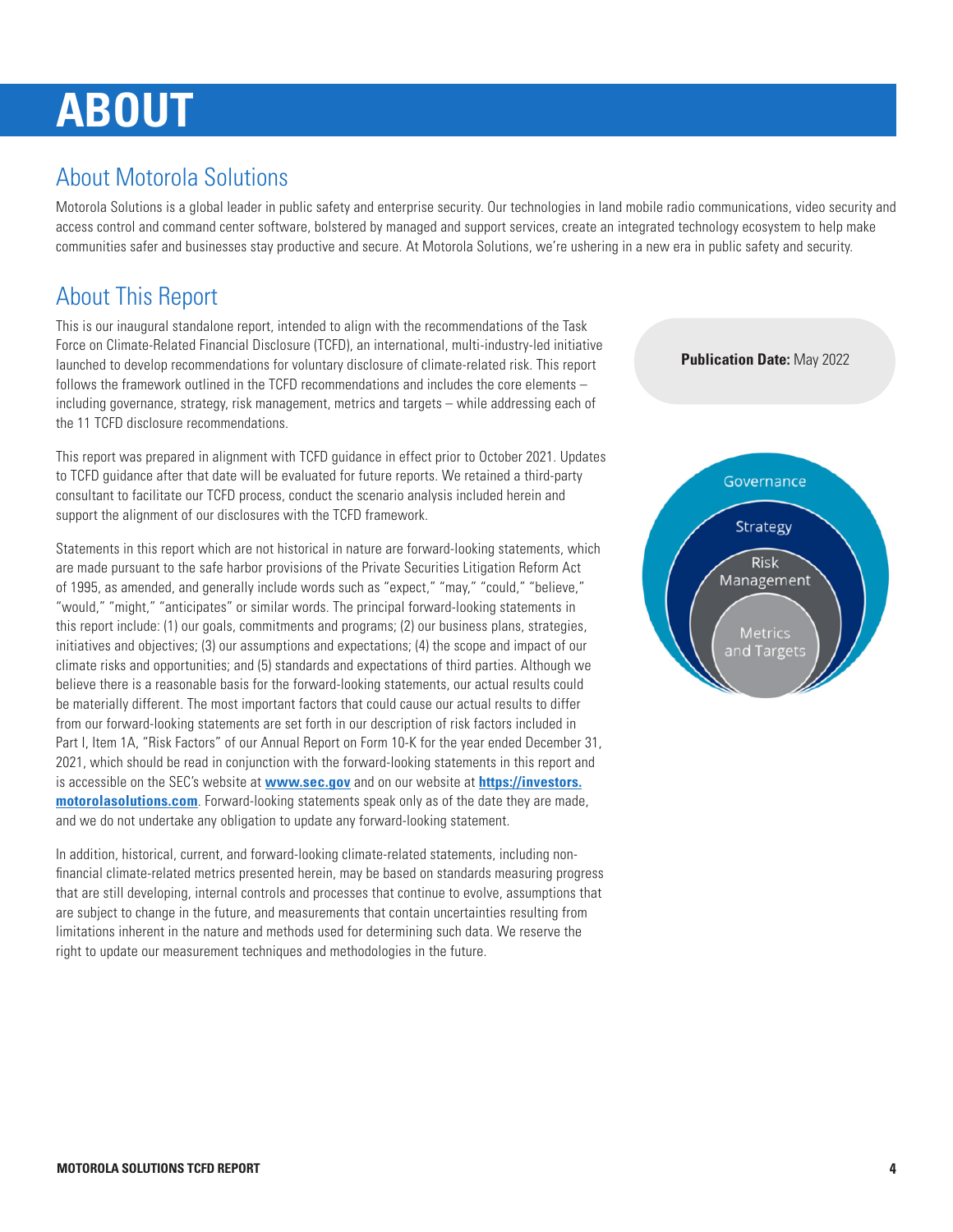# **GOVERNANCE**

At Motorola Solutions, we are committed to responsible and effective corporate governance to promote the integrity and efficiency of our business and to maximize shareholder value. The Governance and Compliance pillar of our Environmental, Social, and Governance (ESG) Framework keeps us focused on striving to always act lawfully and ethically as we provide value to our customers, communities and the world at large.

One of Motorola Solutions' guiding principles is to consider our company's impact on the environment, and one of the ways we act on this principle is by addressing climate-related risks and opportunities. As part of this, and to sustain our stakeholders' trust, we have reported on climate metrics in our corporate responsibility reports (such as our Scope 1, 2 and 3 greenhouse gas emissions) since 2016, implemented changes and improvements to continue working towards our Scope 1 and 2 reduction targets, and continued to strengthen governance practices around climate risks and opportunities, including the implementation of our first TCFD analysis process.

### ESG Governance and Management Overview

The Board of Directors (the "board") and management team at Motorola Solutions play an active role in oversight and management of enterprise risks and opportunities. Our governance practices for ESG, including climate-related risks and opportunities, are:

- Board oversight of ESG-related risks
- Executive-level management
- An executive management ESG governance team ("ESG governance team"), which includes our vice president, legal and ESG, to develop and implement our ESG-related strategies and programs across our global organization
- Centralized corporate data collection for GHG management
- Corporate environmental, health and safety (EHS) leadership
- Active supplier engagement

## Board Oversight

At the highest level, our board oversees ESG-related matters and their related risks. Since 2018, the board's governance and nominating committee has been responsible for reviewing and guiding the company's ESG strategy, initiatives and policies, as well as monitoring implementation and performance. Our vice president, legal and ESG, updates this committee at least semi-annually on a number of ESG-related matters, including significant climate issues such as our greenhouse gas emissions targets. These climate-related updates are available to all board members. To carry out its enterprise risk oversight role, the board's audit committee receives updates on ESG- related risks, including climate-related risks and opportunities, as part of its overall risk oversight role. The audit committee receives these updates on ESG-related risks at least semi-annually. The governance and nominating committee and the audit committee also review our corporate responsibility report each year (along with the full board).

### Executive Leadership

At the executive level, the formation of the ESG governance team in 2020 significantly enhanced senior-level management engagement in ESG and climaterelated issues at Motorola Solutions. The team drives decision-making, accountability and ownership of specific ESG strategies and initiatives, including our climate impact strategy. The ESG governance team is led by two executive vice presidents who are on our management executive committee (our executive vice president, general counsel and chief administrative officer, and executive vice president and chief financial officer) and includes other vice presidents with oversight into and responsibility for corporate goverance and ESG-related areas. The ESG governance team meets no less than four (4) times per year to discuss ESG strategy including the review and progress on metrics and reporting of our climate-related goals. The vice president, legal and ESG was appointed in 2021 to further elevate the importance of ESG and climate-related issues within the company.

The environmental, health and safety (EHS) director, who reports to the vice president, chief ethics and compliance officer, provides EHS expertise and guidance for field services, product design, supply chain corporate social responsibility, operations and other key functions. In this role, the EHS director oversees EHS professionals who support the maintenance of the company's ISO management system and any corporate or site-level projects related to EHS and climate. The EHS director also oversees our sustainability initiatives including calculating environmental metrics and implementing our carbon emissions reduction management strategy as developed through our sustainability manager. Climate-related issues are discussed as needed at weekly meetings of the EHS director and EHS managers, and environmental metrics, including energy use, are reviewed by this team at least annually.

Discussions about climate change extend beyond our scheduled board committee meetings. For example, our EHS director and chief ethics and compliance officer regularly brief the executive vice president, general counsel and chief administrative officer, the executive vice president and chief financial officer, the rest of the ESG governance team, and other senior company leaders on climate change activities and issues. Climate-related engagements with investors and other external stakeholders are tracked to help ensure we are communicating clearly about our strategy to address the relevant risks and opportunities.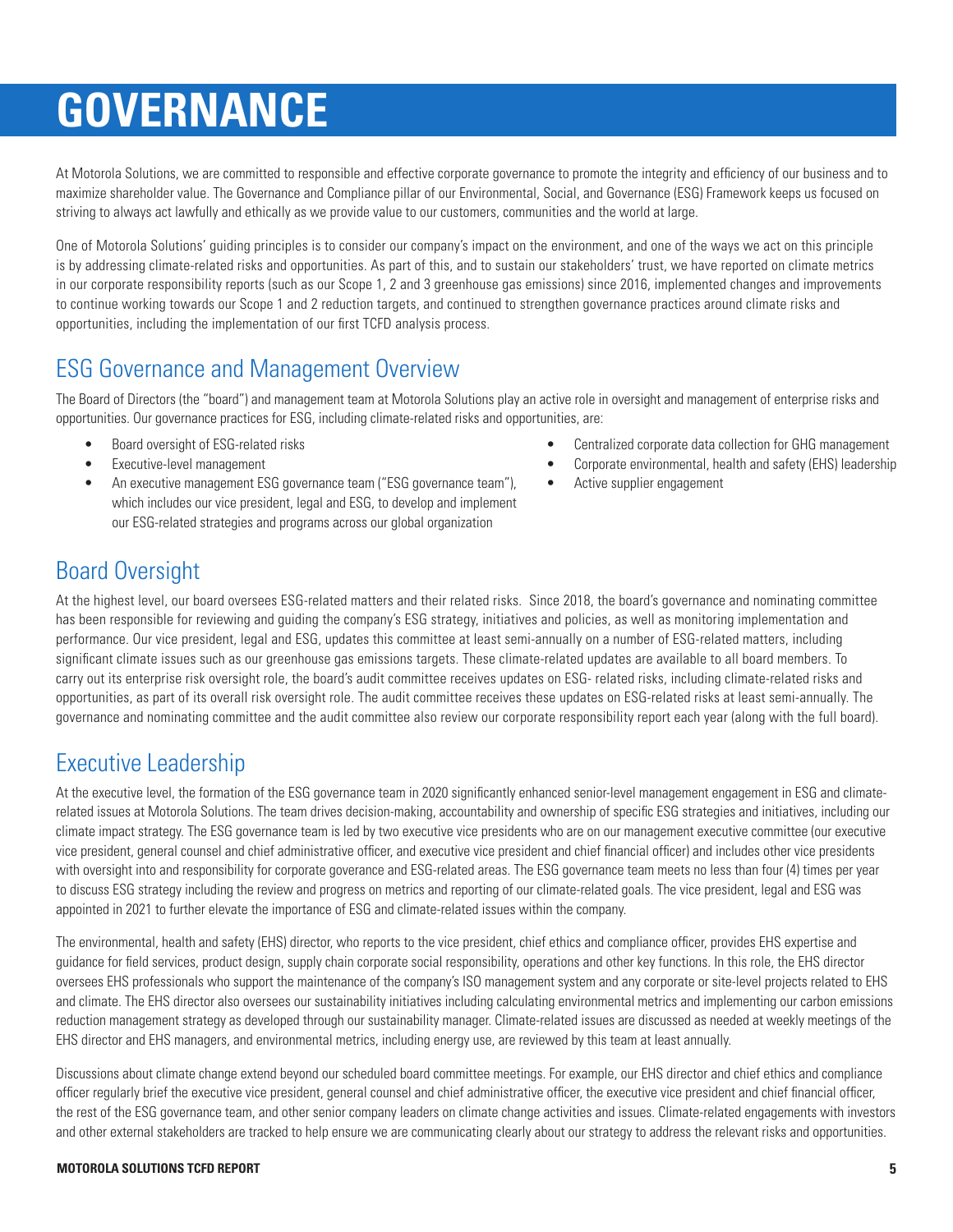# **STRATEGY**

### Business Strategy Overview

We manage our business organizationally through two segments: "Products and Systems Integration" and "Software and Services." Within these segments, we have principal product lines that also follow our three major technologies: Land Mobile Radio (LMR) Communications, Video Security and Access Control and Command Center Software.

- LMR Communications: Infrastructure, devices (two-way radio and broadband, including both for public safety and Professional Commercial Radio ("PCR")) and software that enable communications, inclusive of installation and integration, backed by services, to assure availability, security and resiliency.
- Video Security and Access Control: Cameras (fixed, body-worn, in-vehicle), access control, infrastructure, video management, software and artificial intelligence ("AI")-enabled analytics that enable visibility "on scene" and bring attention to what's important.
- Command Center Software: Software suite that enables collaboration and shares information throughout the public safety workflow from "911 call to case closure."

We have invested across these three technologies, evolving our LMR focus to purposefully integrate software, video security and access control solutions for public safety and enterprise customers globally.

Our strategy is to generate value through the integration of each technology into our ecosystem, uniting voice, software, video security, access control and analytics to interoperate. While each technology individually strives to make users safer and more productive, we believe we can enable better outcomes for individuals, businesses and agencies when we unite these technologies as one connected system. With our technology ecosystem, our goal is to help remove silos between systems, unify data, streamline workflows, simplify management and support evolving technologies. Across all three technologies, we offer cloud-based solutions, cybersecurity services and managed and support services

#### **Climate Change: Our Strategic Commitments**

- Proactively, manage enterprise level risks, including those that map to TCFD-defined physical and transition risks:
	- Business Continuity
	- Changing Regulatory Environment
	- Changing Market Dynamics
- Utilize the TCFD process to build awareness and fluency in the language of climate-related risks and opportunities throughout key functions of the organization
- Build long-term supply chain resilience through culture, processes, and systems
- Continuously improve our approach to product innovation, energy efficiency and GHG management
- Continue to invest in advanced analytics and digitalization to inform business strategy and execution
- Improve the quality and reliability of our Scopes 1, 2 and 3 emissions data using digital tools
- Continuously evaluate opportunities to make additional progress on GHG footprint reduction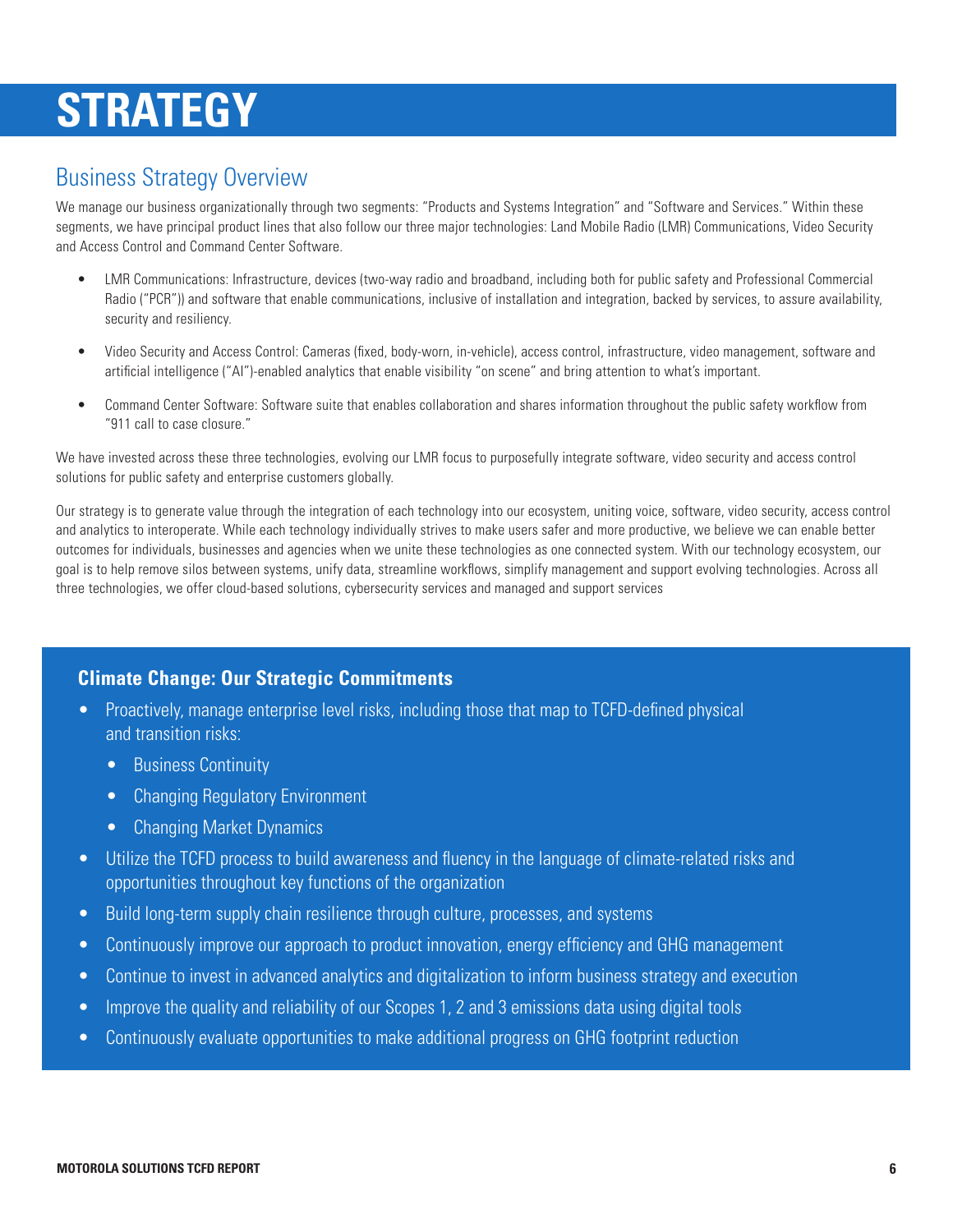### Our Approach to Climate Strategy

Extreme weather events, loss of biodiversity and resource scarcity are just some of the devastating and long-lasting consequences of climate change, causing increasing physical risks to living beings and economic systems. Recognizing the need to protect our livelihoods by addressing the issue at the source, private and public sector parties are investing more than ever to speed up the reduction of global carbon emissions. In response to this we chose to conduct a comprehensive TCFD analysis process beginning in July 2021. As a part of this process, we took the following concrete steps:

- **1.** Involved senior leaders and subject matter experts across functions in the TCFD process
- **2.** Conducted our first climate scenario analysis
- **3.** Evaluated overall enterprise risks against the TCFD framework
- **4.** Enhanced disclosure of board oversight of ESG-related (including climate-related) risks in our 2022 proxy statement
- **5.** Began to better attune our business capabilities to address emerging climate risks and opportunities, including climate adaptation needs

We believe that our TCFD analysis process will allow us to build on our corporate strengths in an informed manner regarding climate-related risks and opportunities.

#### **Effective Supply Chain Management Is Business Risk Management**

Due to the nature of our business, effective supply chain management is one of our highest priorities. Our ability to manage our supply chain ties directly to our ability to mitigate climate-related risks. We operate our supply chain by focusing on four critical elements:

- **1. People.** Having the right people in the right roles with the right training is critical, both within our business and in our value chain; supplier enablement is a priority.
- **2. Processes.** As part of our risk mitigation effort, we consider redesigning products, regionalization and multi-sourcing to optimize our processes.
- **3. Systems.** We are investing heavily in the digitalization of our supply chain management systems, including machine learning and predictive analytics tools, in order to improve decision-making with real-time data.
- **4. Structures.** Continual reassessment of structures, including through the use of strategic planning tools, is an important component of our optimization effort.

**For additional detail on supply chain and business continuity, see page 11.** 

#### **Greenhouse Gas Reduction Time Horizons**

We consider a five-year span as a short-term horizon for our greenhouse gas reduction goals due to the everevolving nature of our business, and five to ten years as a medium-term and 10+ years as the long-term time horizon for target setting in line with the Science-Based Targets Initiative (SBTi) methodology.

| <b>5 Year</b>      |  |  |  |
|--------------------|--|--|--|
| <b>Short Term</b>  |  |  |  |
| 5-10 Years         |  |  |  |
| <b>Medium Term</b> |  |  |  |
| 10+ Years          |  |  |  |
| <b>Long Term</b>   |  |  |  |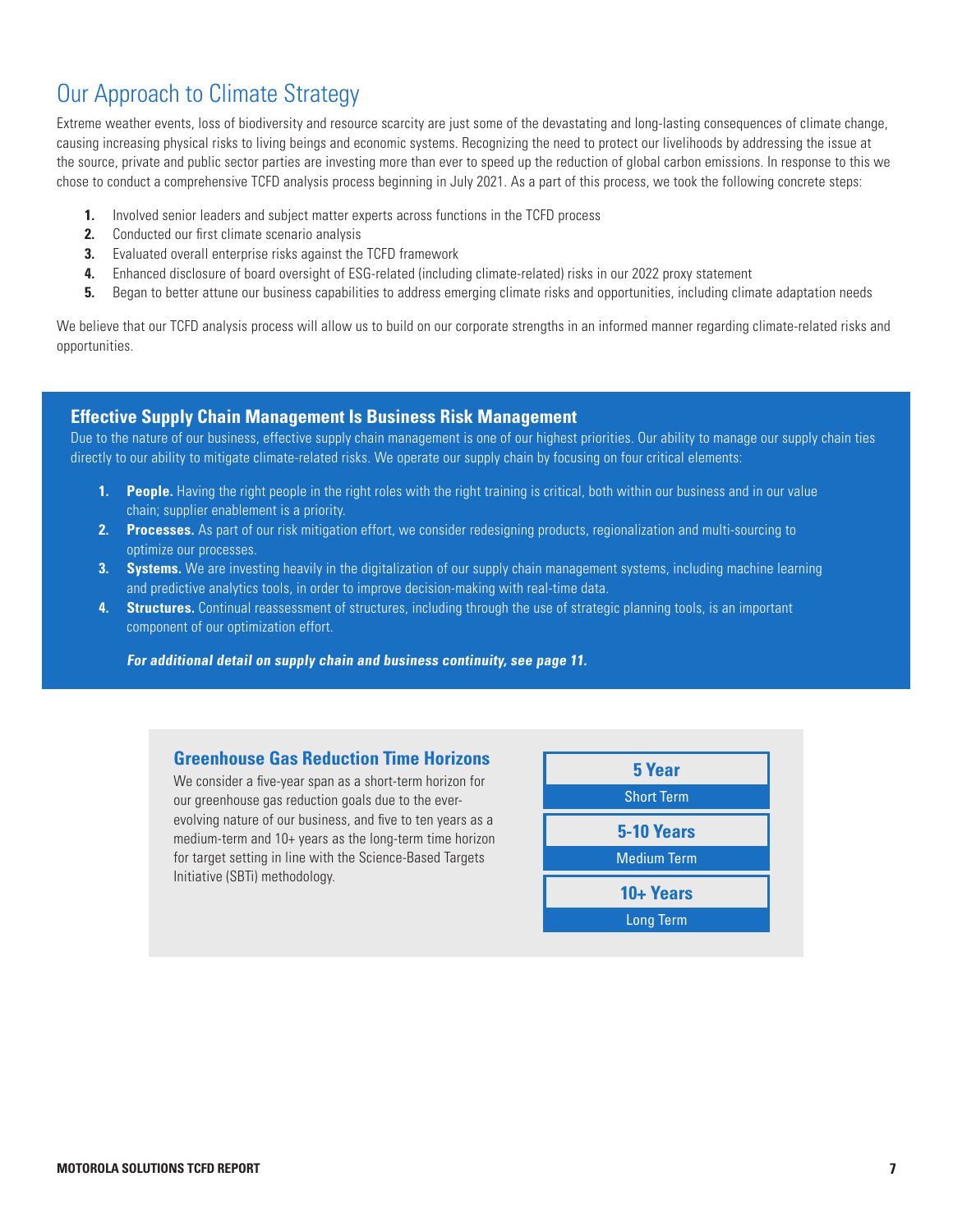### Climate Scenario Analysis: Understanding Potential Impacts

#### **Use of Climate Scenario Analysis & Methodology**

In line with the TCFD recommendations, Motorola Solutions views scenario analysis as a critical tool to evaluate climate-related risks and uncertainties and understand how they can impact its performance in different hypothetical futures. The TCFD recommends that companies "describe the resilience of the organization's strategy, taking into consideration different climate-related scenarios, including a 2C degree or lower scenario." Companies are recommended to use a range of scenarios when conducting risk assessments and evaluating how possible risks can impact business and operational performance.

The TCFD framework identifies two major categories for climate-related risks: physical and transition risks. Physical risks relate to potential physical impacts of climate, both as acute events (e.g., extreme weather events) and long-term shifts in climate patterns and physical environment (e.g., prolonged periods of drought or sea-level rise). Transition risks to a company arise from the transition to a lower-carbon energy system. These risks may include changes in policies and regulations, technological advances, changing consumer preferences, or stakeholders' perceptions of a company.

In our scenario analysis, we selected publicly available scenarios – the Representative Concentration Pathways developed by the Intergovernmental Panel on Climate Change  $(IPC)$ <sup>1</sup> – to evaluate the implications of climate-related physical risks. We used the Inevitable Policy Response 2021: Policy Forecasts commissioned by the Principles for Responsible Investment (PRI)<sup>2</sup> to assess climate-related transition risks.

Scenario selection was informed by a pre-workshop survey of internal stakeholders, thirdparty consultant analysis, and a third-party-led workshop with internal stakeholders and company leaders. The ESG governance team was informed of the scenario analysis results and received a briefing on the TCFD process shortly afterward. Interviews were conducted with high-level leaders and subject matter experts across the business units, and the results were used to complete the analysis disclosed below and prepare this report.

#### **Physical Risk Scenario Analysis**

We applied the Intergovernmental Panel on Climate Change (IPCC) Representative Concentration Pathways (RCPs) scenarios to evaluate hypothetical uncertainties and alternative future implications of different speeds and magnitudes of climate change and associated physical risks. RCP 2.6 and RCP 6.0 scenarios were used to qualitatively analyze potential climate-related physical impacts on our future operations, including access to raw materials, supply chain, manufacturing sites, product delivery and logistics.

<sup>1</sup>The RCPs were first described in the IPCC's fifth assessment report.

IPCC, 2014: Climate Change 2014: Synthesis Report. Contribution of Working Groups I, II and III to the Fifth Assessment Report of the Intergovernmental Panel on Climate Change [Core Writing Team, R.K. Pachauri and L.A. Meyer (eds.)]. IPCC, Geneva, Switzerland, 151 pp. **[https://www.ipcc.ch/site/assets/uploads/2018/02/SYR\\_AR5\\_FINAL\\_full.pdf](https://www.ipcc.ch/site/assets/uploads/2018/02/SYR_AR5_FINAL_full.pdf)**

<sup>2</sup>TPRI, 17 Mar 2021: Inevitable Policy Response 2021: Policy Forecasts. PRI Association, London, United Kingdom. **[https://www.unpri.org/inevitable-policy-response/the-inevitable-policy-response-2021-policy](https://www.unpri.org/inevitable-policy-response/the-inevitable-policy-response-2021-policy-forecasts/7344.article)[forecasts/7344.article](https://www.unpri.org/inevitable-policy-response/the-inevitable-policy-response-2021-policy-forecasts/7344.article)**

<sup>3</sup> Badiative forcing is the extra heat the lower atmosphere will retain due to additional greenhouse gasses, measured in Watts per square meter.

<sup>4</sup>McKinsey Global Institute. Could climate become the weak link in your supply chain? **[https://www.mckinsey.com/](https://www.mckinsey.com/business-functions/sustainability/our-insights/could-climate-become-the-weak-link-in-your-supply-chain) [business-functions/sustainability/our-insights/could-climate-become-the-weak-link-in-your-supply-chain](https://www.mckinsey.com/business-functions/sustainability/our-insights/could-climate-become-the-weak-link-in-your-supply-chain)**

#### **About the Scenarios**

Representative Concentration Pathways (RCPs) describe varying levels of radiative forcing<sup>3</sup> at the end of the 21st century, due to greenhouse gas emissions concentration. The RCPs combine factors including greenhouse gas emissions, land use changes, and differing mitigation measures to describe potential effects.

RCP 2.6 is the most ambitious pathway, is aligned with the Paris Agreement goals, and requires a decline in emissions beginning in 2020 to zero emissions by 2100. Such a pathway would be likely to keep warming to 1.8 degrees Celsius by 2100. In RCP 2.6, the physical risk is mitigated by policy and regulation, therefore physical risk in this scenario does not affect Motorola Solutions very differently than today's baseline. However, there is increased transition risk, since more stringent policies are required to achieve RCP 2.6 assumptions. Therefore, we employed the Inevitable Policy Response Scenario to assess transition risk. See the Transition Risk Scenarios section for more.

In RCP 6.0, GHG emissions peak around 2080 while global temperatures rise by between 2.0-3.7 degrees Celsius by 2100 from the pre-industrial level. In the RCP 6.0 scenario, climate-related physical risks to the company's operations are expected to become more acute due to the increasing likelihood of more frequent and severe extreme weather events that can directly or indirectly impact a company's ability to operate. Such weather events may include highintensity rainfall, increased flood risks, or extremely high temperature and water scarcity. Sea level rise is also a concern, particularly for coastal and low-lying areas.

Some geographic locations, including the countries in the western Pacific region such as South Korea, Japan and Taiwan, which are the major semiconductor manufacturing hubs, can become especially vulnerable to extreme weather events, particularly hurricanes. According to an analysis by McKinsey Global Institute, a leading private sector think tank, hurricanes sufficient to disrupt semiconductor manufacturing and cause direct damage to critical infrastructure can become two to four times more likely in the western Pacific region by 2040. 4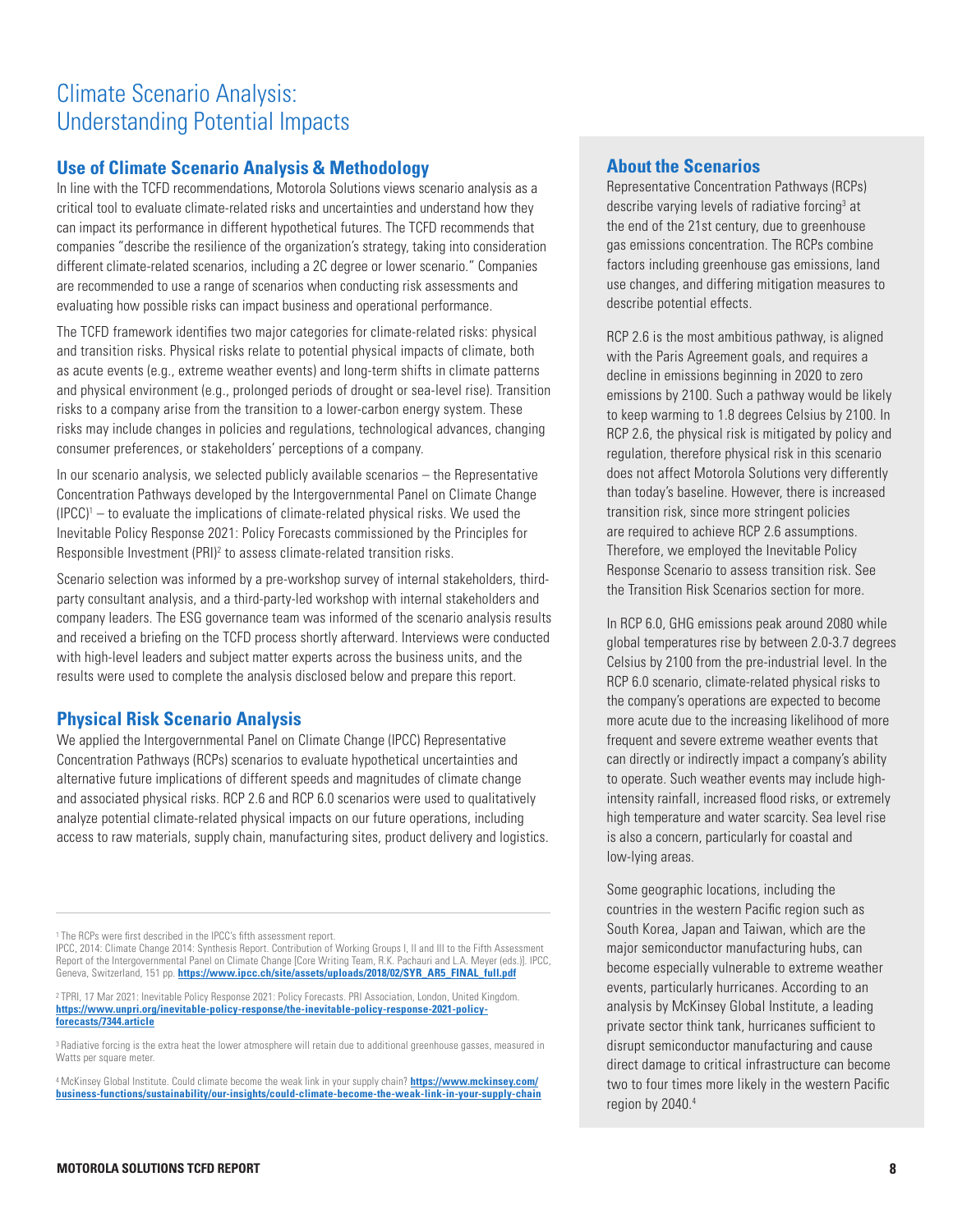### Physical Risk Scenario Analysis: RCP 6.0

|                       | <b>Normal Course of Business with Current</b><br><b>Weather Patterns e.g. typical typhoon</b>                                                       | <b>Hypothetical RCP 6.0 - Global Warming</b><br>Ongoing, repetitive disruptive events, sea level rise                                                                                                                                                                                                                                                           |
|-----------------------|-----------------------------------------------------------------------------------------------------------------------------------------------------|-----------------------------------------------------------------------------------------------------------------------------------------------------------------------------------------------------------------------------------------------------------------------------------------------------------------------------------------------------------------|
| <b>Manufacturing</b>  | Temporary, days-long impact<br>$\bullet$<br>Quick recovery times<br>$\bullet$<br>Standard inventory redundancy requirements                         | Chronic physical impact, including sea level rise, in specific locations<br>$\bullet$<br>Temporary impact on a more frequent basis<br>٠<br>More severe impact due to more severe events<br>$\bullet$<br>Structural changes may be required for resiliency<br>$\bullet$<br>Additional inventory redundancy requirements<br>$\bullet$<br>Additional expenses<br>с |
| <b>Transportation</b> | Temporary, days- to weeks-long impact on<br>$\bullet$<br>trade lanes<br>High utilization of least expensive modes of<br>$\bullet$<br>transportation | Limited ability to use established trade lanes<br>$\bullet$<br>Increased reliance on alternative more expensive modes of transportation<br>$\bullet$<br>and complexity of logistics management<br>Significantly higher overall cost of transportation                                                                                                           |

The result of the scenario analysis assessment helps Motorola Solutions evaluate the resiliency of its supply chain to ensure preparedness for future extreme weather events. It supports the usefulness of several new strategies we have implemented in response to the COVID-19 pandemic. See TCFD-Related Climate Risks and Opportunities section for more.

## Transition Risk Scenario Analysis: Inevitable Policy Response

We used the Inevitable Policy Response (IPR) 2021: Policy Forecasts to analyze potential climate-related transition risks and opportunities. The IPR Policy Forecasts outline major climate policies that are likely to be implemented by governments and necessary to achieve the Paris agreement aligned GHG emissions reduction pathway to limit the temperature increase to well below 2 degrees. The IPR Policy Forecasts anticipate rapid policy acceleration and potentially sweeping policy changes in the next decade. The forecast focuses on several policy levers such as carbon price, coal phase-out, 100% clean power, zero-emission vehicles, low carbon buildings, and a clean energy industry. The IPR Policy Forecasts predict that all major economies will have carbon pricing schemes covering emissions in power and industry by 2030, and all countries are expected to implement new building and product standards targeting an end to the sale of fossil-based appliances and put energy-intensive industries on a clear decarbonization pathway.

Under this hypothetical scenario, the most significant impact on our business would likely be increased compliance costs with potential new regulations and energy-efficiency requirements for our operations and products. In particular, our expenses related to energy use and GHG emission reduction, and energy efficiency improvement programs would likely increase. We could also require additional investments in product development to ensure that our products meet more stringent energy efficiency standards. Under this scenario, a slow response to the changing regulatory landscape could result in losing market share and revenue.

Conversely, we also see opportunities under this scenario. With our time-tested ability to quickly pivot and innovate, resilient supply chain, diversified portfolio of products, and strong relationships with customers, we believe at present that we are well-positioned to adapt to regulatory changes.

## **Summary**

Upon reviewing both the transition and physical risks to our business using the aforementioned climate scenario analyses, we believe we are prepared to continue addressing both categories of risk while continuously improving processes, systems and structures that support long-term resilience.

Our strategy for managing business continuity risk directly supports the mitigation of physical risk, including our phased implementation of the ISO 22301 Business Continuity Management (BCM) standard and the employment of advanced analytics across the company.

With respect to transition risk, the nature of our products and services is such that we do not anticipate that the demand for such products and services–particularly those related to emergency response and security–will be materially negatively impacted in future climate-related scenarios. By contrast, we anticipate that our products and services will continue to play a role in how our customers address various climate adaptation needs. Our goal to meet the increasing expectations from our customers and stakeholders for our products and services to continue to become more environmentally sustainable also enables our readiness to stave off transition risks. We will continue to monitor transition risks, with an eye toward enhancing coordination across geographies.

Finally, we recognize that taking action to reduce our own carbon footprint is an important tool to mitigate both physical and transition risks. Please see the Metrics and Targets section for more.

#### **MOTOROLA SOLUTIONS TCFD REPORT 9**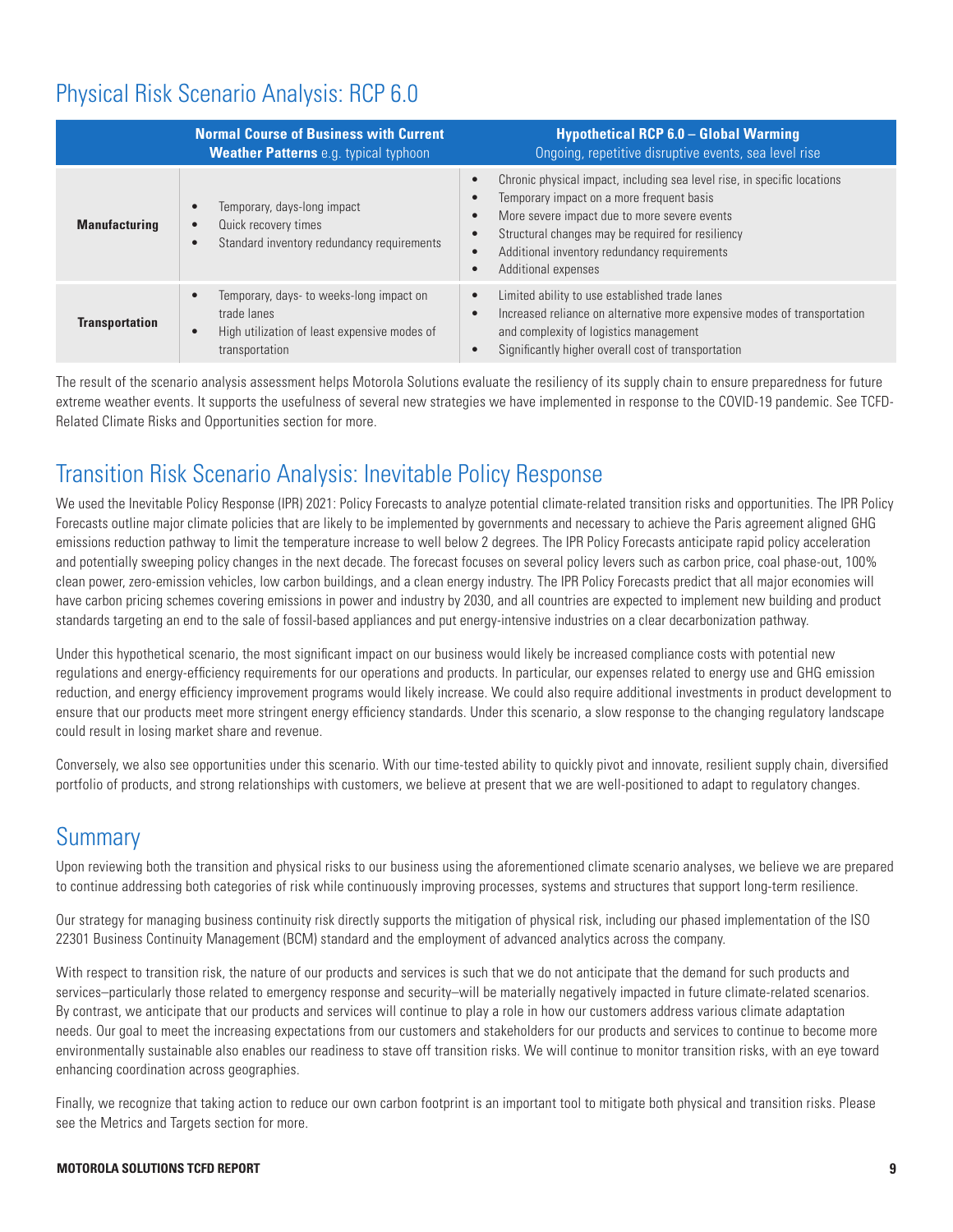### TCFD Climate-Related Risks and Opportunities Overview

#### **Climate-Related Risks Disclosures and Mitigations Summary Table**

| <b>TCFD Risk</b><br><b>Category</b> | <b>TCFD Climate-Related</b><br><b>Risk</b> | <b>Enterprise Risk</b>                    | <b>Mitigation Levers</b>                                                                                                                                                                                                                                                                                                                                                                                                                                 |
|-------------------------------------|--------------------------------------------|-------------------------------------------|----------------------------------------------------------------------------------------------------------------------------------------------------------------------------------------------------------------------------------------------------------------------------------------------------------------------------------------------------------------------------------------------------------------------------------------------------------|
| <b>Physical</b>                     | Extreme Weather<br>Sea Level Rise          | <b>Business Continuity</b>                | Phased implementation of ISO 22301 - Business Continuity Management<br>(BCM) Standard at sites worldwide<br>Digitalization, including the use of machine learning, predictive analytics,<br>$\bullet$<br>and AI to predict and respond to disruptions<br>Dual and multi-sourcing<br>$\bullet$<br>Build inventory redundancy<br>$\bullet$<br>Regionalization<br>$\bullet$<br>Reduce own carbon footprint<br>$\bullet$<br>Product innovation*<br>$\bullet$ |
| <b>Transition</b>                   | <b>Government Regulations</b>              | <b>Changing Regulatory</b><br>Environment | Energy demand management & energy efficiency<br>$\bullet$<br>Reduce real estate footprint, business travel<br>$\bullet$<br>Design to value<br>$\bullet$<br>Product innovation*                                                                                                                                                                                                                                                                           |

\*Product innovation is also an opportunity.

#### **Our company purpose supports the global efforts towards climate adaptation**

Motorola Solutions has an important role to play in a carbon-constrained future due to the nature of the company's products and services, which are important for adaptation to increased physical risk. The technology we create – and the work we do – enables people everywhere to be their best in the moments that matter most to them. Climate-related events are just one of the many moments that impact our customers and communities. Our integrated platform for public and enterprise safety – uniting voice, video, software and analytics enables individuals, businesses and communities to work together in more powerful ways, ultimately helping people prevail in the moments that matter. As the world continues to change rapidly, we continue to innovate and adapt with a focus on creating positive change for everyone.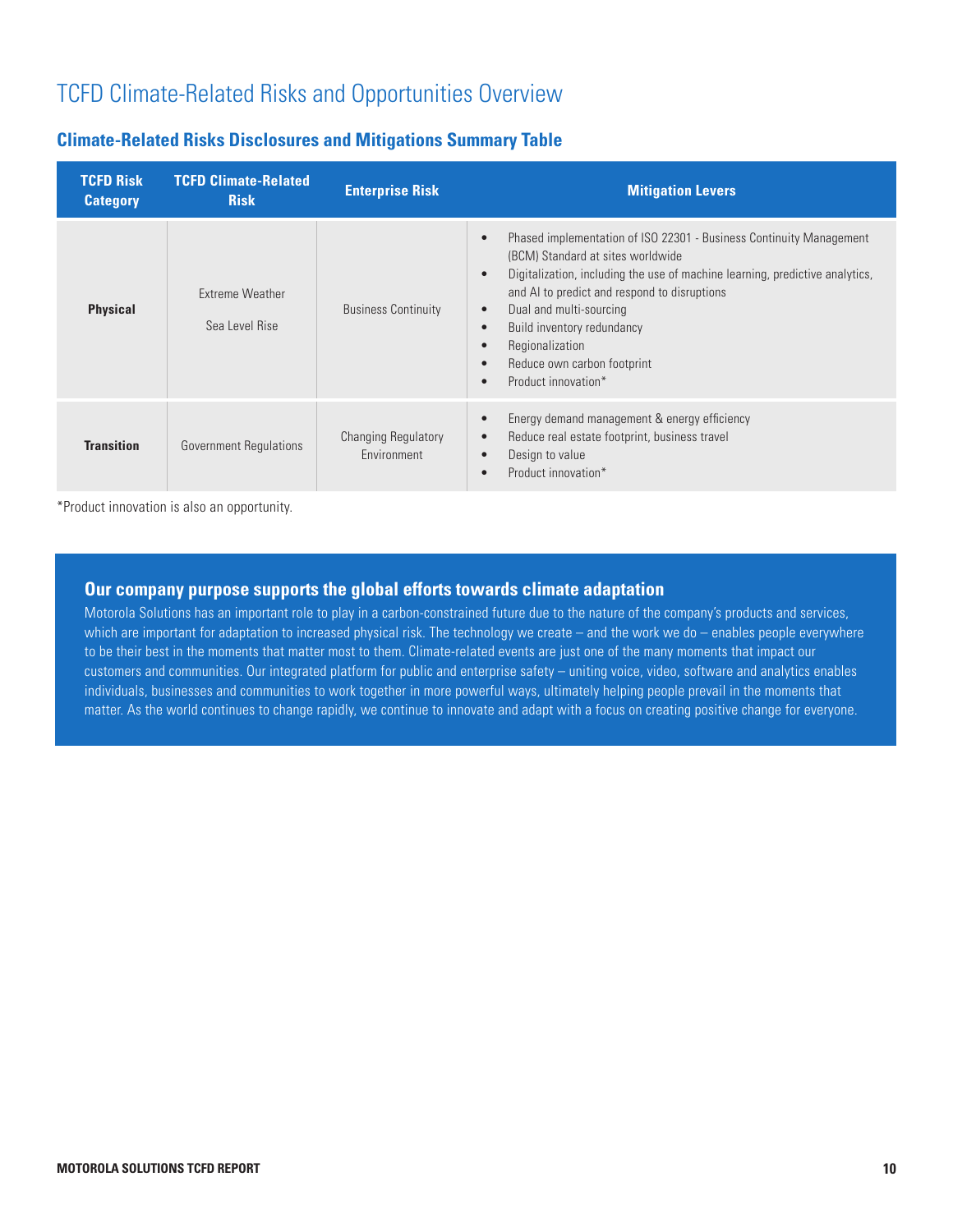# Physical Risks, Mitigations, and Opportunities

#### **Risk Description**

Climate-related physical risks are generally divided into acute and chronic risks. Acute physical risks arise from extreme weather events such as hurricanes, flooding, wildfire, and droughts. Chronic risks are long-term changes such as increased frequency and severity of extreme weather events, rising sea level, and enduring water stress. Higher frequency and severity of weather events are likely to increase the probability of extended periods of supply chain disruption affecting manufacturing plants and transportation lanes. Potential impacts of climate-related physical risks on the company can be increased cost of operations and reduced corporate revenues.

#### **Mitigation Description**

We partner with our key suppliers to encourage them to adopt risk management best practices. To continuously optimize our business, we manage physical risks by implementing a high standard business continuity management system, continuously evaluating our supply chain strategy, and actively engaging our supply chain.

We approach supply chain management as business risk management. Redundancy and resiliency are the heart of our supply chain management philosophy. We continuously assess our supply chain footprint for a single point of failure in supply, manufacturing, transportation, and distribution to proactively mitigate risk and minimize the impact of disruptive events.

#### **Risk Mitigation Strategies We Employ for a Resilient Supply Chain**

- Rollout of ISO 22301 Business Continuity Standard at sites worldwide
- Digitalization, including the use of machine learning, predictive analytics, and AI to predict and respond to disruptions
- Dual and multi-sourcing
- Build inventory redundancy
- **Regionalization**

Our Business Continuity Plan (BCP) program, which uses the industry-standard ISO 22301, is currently being rolled out in phases at sites across the world. As part of this program, certified sites assess threat risks, including potential climate change-related chronic and acute physical risks. We develop strategies and plans to mitigate the identified risks to reduce their likelihood and impact. We take a proactive approach to engaging our critical global suppliers and have robust business continuity plans and programs. We proactively engage our suppliers to assess their business continuity plans, identify gaps, and work closely with them to help bring their plans up to the standard and ensure that they have de-risked their supplies. We constantly evaluate opportunities to optimize our manufacturing locations to bring them closer to our key markets.

Reducing our own carbon footprint is another way to mitigate this risk, see Metrics and Targets for more.

#### **Product innovation.**

With the potential increased severity of future extreme weather events, more technology solutions will be required to ensure the resilience of emergency response systems while addressing consumers' preferences related to energy efficiency and sustainability. Motorola Solutions is in a strong position to be responsive to emerging market trends by developing more energy-efficient products that meet extreme always-on performance requirements. This competitive positioning could increase demand for our existing products and services.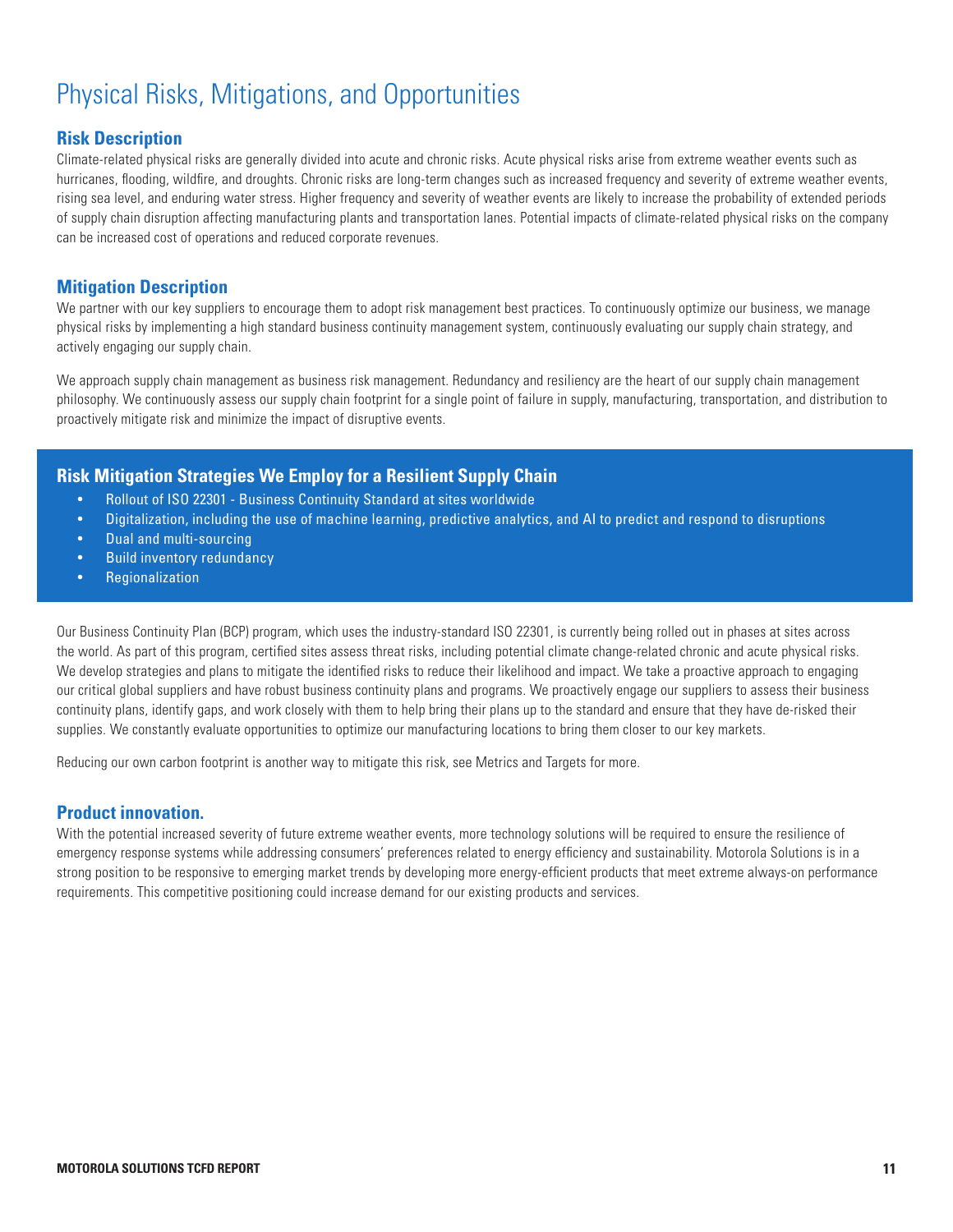## Transition Risks, Mitigations, and Opportunities

#### **Risk Description**

With concerns about the risks of climate change and the need to mitigate GHG emissions rising, customers expect companies to offer products and services that can help reduce energy consumption, improve efficiency, and minimize their GHG footprint from using these products and services. In the long-term, our ability to maintain our marketplace position will depend on how effectively we innovate and develop new products and services with a reduced environmental footprint that meets customers' expectations. The uncertainty is whether we can correctly anticipate the timing and direction of the shift in customer preferences, invest in appropriate owned or outsourced R&D effort, and identify the right companies for acquisition or combination. Failure to anticipate customer preference and the inability to develop the right products and services may result in loss of market share, decreased revenues and possible write-off in the case of ill-conceived R&D investments or acquisitions.

#### **Mitigation Description**

**Mergers and Acquisitions**. Our M&A team works with our business units to understand technology needs and explores appropriate, targeted acquisitions to expand our product and solutions portfolio.

**Design to Value (DTV)**. This cross-functional, data-driven approach to product development utilizes advanced analytics to better understand market trends and customer willingness to pay in order to improve product design decisions. We are in the process of rolling out DTV throughout all of our business units.

**Financial Scenario Planning**. We utilize financial scenario planning to assess potential exogenous shocks. We will continue to use this tool going forward to prepare for unexpected situations of all levels of severity.

#### **Opportunities**

**Product innovation for a low carbon economy**. As the world transitions to a lower carbon global economy, our products will need to adapt to continue to operate under new energy use and efficiency standards. With changes in the availability of natural resources and fossil fuels, Motorola Solutions has the opportunity to provide alternatives to customers in how they power their communication systems. As communication systems are expanding to remote locations in an effort to connect the world, using renewable energy sources is an opportunity for product development. This could create more demand for Motorola Solutions products. Motorola Solutions engineers continue to evaluate the effectiveness of renewable energy for powering communication systems. By evaluating current technology and its capabilities, Motorola Solutions engineers have the ability to determine how renewable energy sources could be implemented to power various designs of communication systems. Motorola Solutions also markets these innovations by publishing case studies highlighting partnerships where renewable energy sources have successfully powered communication systems in remote areas providing communication, cost savings, and GHG emission reductions.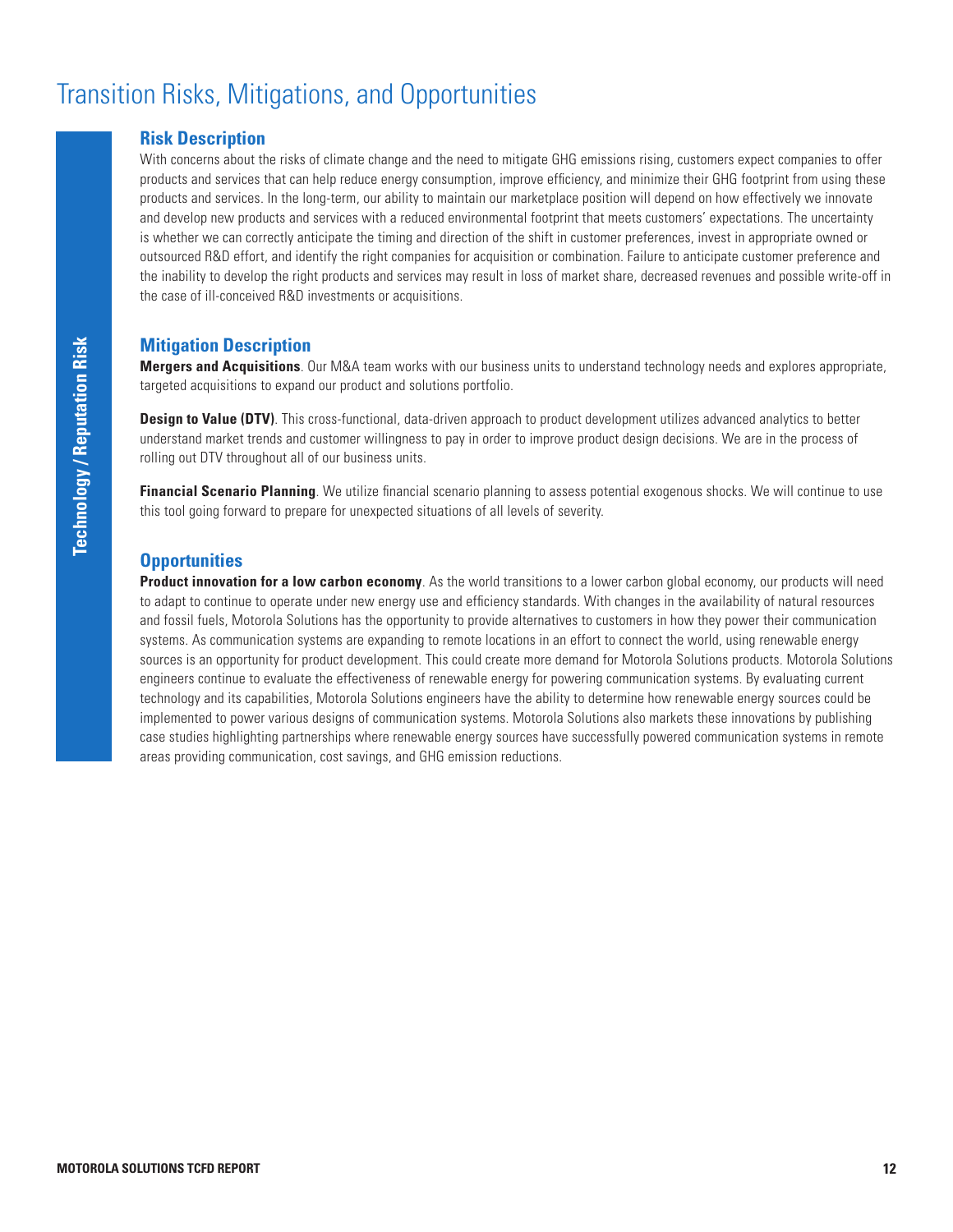#### **Risk Description**

Existing regulatory requirements and future legislative proposals addressing climate change issues may introduce a set of measures that could increase the cost of compliance and could have a material adverse effect on the company's financial condition. Such measures may include pricing of and caps on GHG emissions, renewable energy use requirements, and product energy efficiency standards. Investing in projects to ensure compliance with possible new regulations may increase our operational costs, impacting the bottom line.

#### **Mitigation Description**

**Monitoring**. Motorola Solutions continuously monitors current and proposed regulations in order to remain ahead of any pending regulation, typically through participation in industry associations.

**Energy demand management & energy efficiency**. We set goals for our energy use, emission reductions, recycling, and waste reduction to minimize our environmental footprint and mitigate regulatory and policy risks.

For most of our operations, we rely on electricity, which comes from various sources with a significant share of fossil fuel-powered generation. To reduce GHG emissions associated with our electricity use, we focus on increasing our renewable energy use and improving energy efficiency in our operations. In 2020, we used nearly 2.2 million kilowatt hours of power for our environmental remediation work entirely from renewable sources.

**Reduce real estate footprint, business travel**. Our corporate real estate department has undertaken several renovations across our portfolio of sites, including installation of energy efficient technology, which helps reduce the amount of energy used at our sites, therefore reducing associated emissions and reducing our operating costs. Further, we have taken steps to optimize our real estate footprint as a result of increased work-from-home instigated during COVID-19 and to reduce business travel. Beginning in 2018 a Motorola Solutions facility management partner employed an energy manager to explore and lead various projects and initiatives to reduce energy use and increase energy efficiency in our operations.

#### **Opportunities**

**New product development**. Our R&D and engineering teams strive to continue to design innovative products to meet or exceed current and potential future regulations. Our investments in R&D and engineering help us turn risk into opportunity.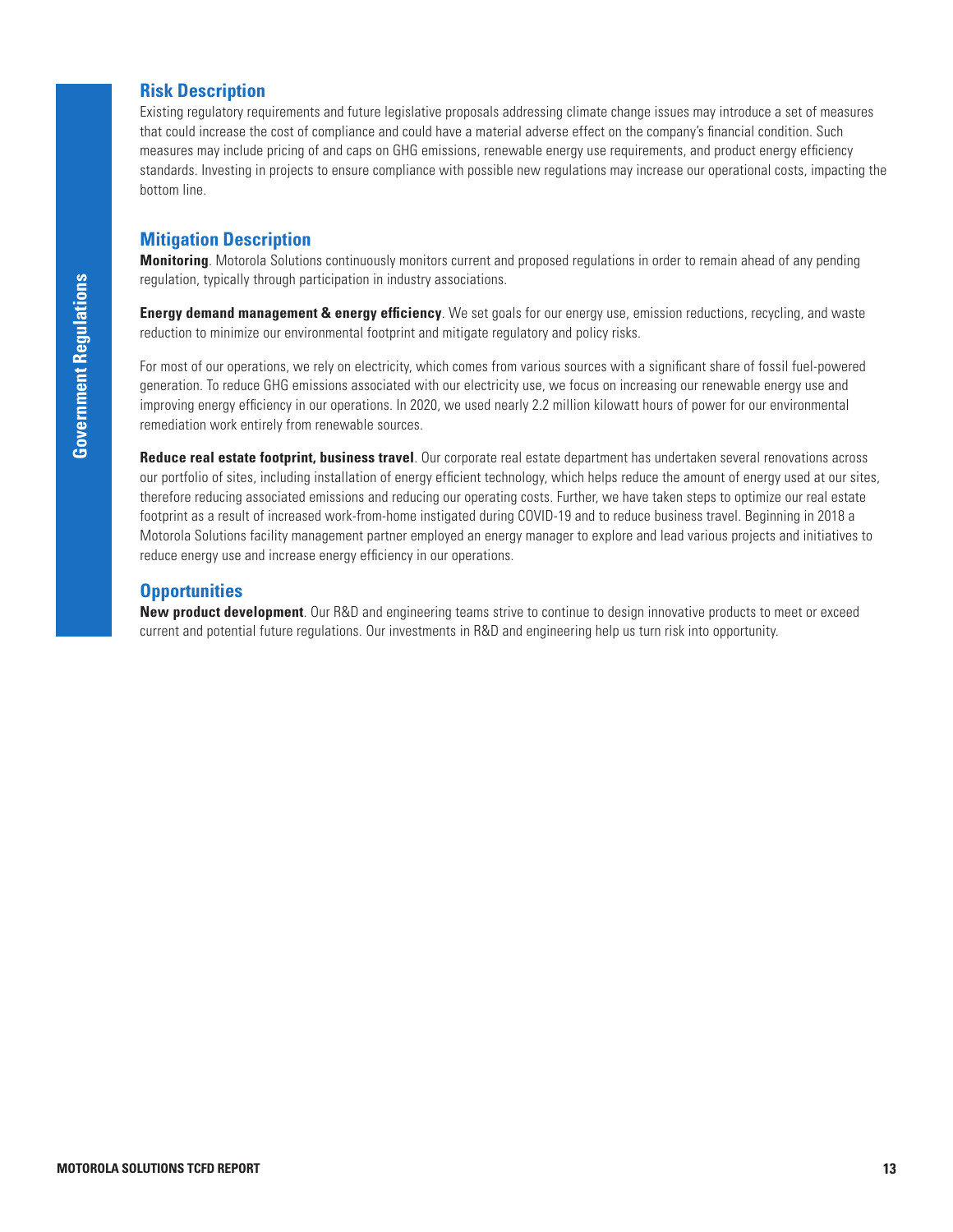# **RISK MANAGEMENT**

Motorola Solutions has a mature multi-disciplinary enterprise risk management (ERM) process to identify, assess, prioritize, mitigate and monitor our principal risks. Management is responsible for day-to-day risk management activities, with informed risk oversight from the board and its audit committee. The audit committee reviews risks with management and reports on these risks to the full board. The governance and nominating committee has oversight responsibility for ESG matters, including climate-related actions such as GHG reduction commitments.

On our management team, our chief ethics and compliance officer is responsible for assessing climate-related risks and opportunities that are identified internally through our EHS organization and the ESG governance team, and externally through investor and other stakeholder engagements.

We have undertaken an initiative to integrate ESG and climate-related topics into our enterprise risk management (ERM) process by beginning to map specific topics to the risk universe. Currently, climate-related topics generally map to business continuity risks. The risks identified as material for the next two- to three-year timeframe, including business continuity, receive prioritization for audit assurance activities. See "TCFD Climate-related Risks and Opportunities Overview" section for more.

Motorola Solutions considers implementing new policies and procedures, targets and other improvement activities to mitigate risks with potentially significant impacts. One example of a mitigation activity is investment in a risk management tool to monitor global supply chain events, including climate- and weather-related events that could impact the delivery of our supplies or products. In addition, Motorola Solutions sites across the globe are in the process of earning certification to ISO 22301, the recognized international standard for business continuity management systems, published by the International Organization for Standardization (ISO). See TCFD Climate-related Risks and Opportunities Overview section for more.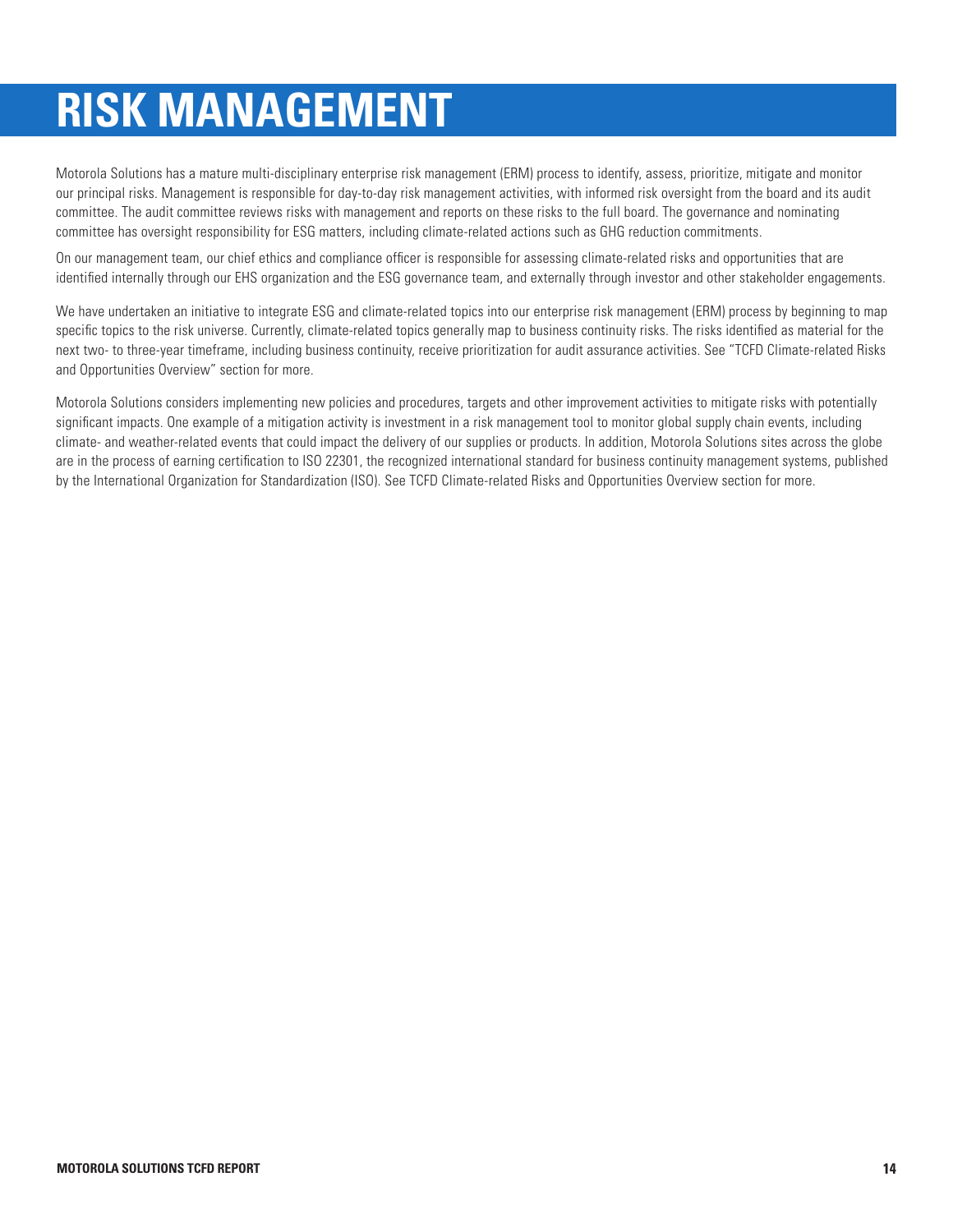# **METRICS AND TARGETS**

## **Metrics**

Over the last several years, we have been focused on understanding what contributes to our carbon footprint and our overall emissions trends as related to Scope 1, 2, and 3 emissions. In 2021, we began the implementation of a new GHG data management tool to improve the quality of our data. Our Scope 3 emissions data reporting is currently in its third year. We are in the process of integrating a new digital environmental measurement tool to further automate data collection, increase the quality of our data and assist us in creating actionable goals. We continue to expand our supply chain environmental performance evaluations through tools developed by the Responsible Business Alliance (RBA), of which we are a member.

The metrics reported here are current as of the June 2021 publication date of our 2020 Corporate Responsibility report. Updated metrics will be included in our 2021 Corporate Responsibility Report, which we expect to publish in 2022.



#### **Global Total Energy Use : Electricity & Fossil Fuel (Normalized in Million KWH)**





**Gross Total Electricity Used From Renewable & Non Renewable Energy Sources (Normalized in Million KWH)**



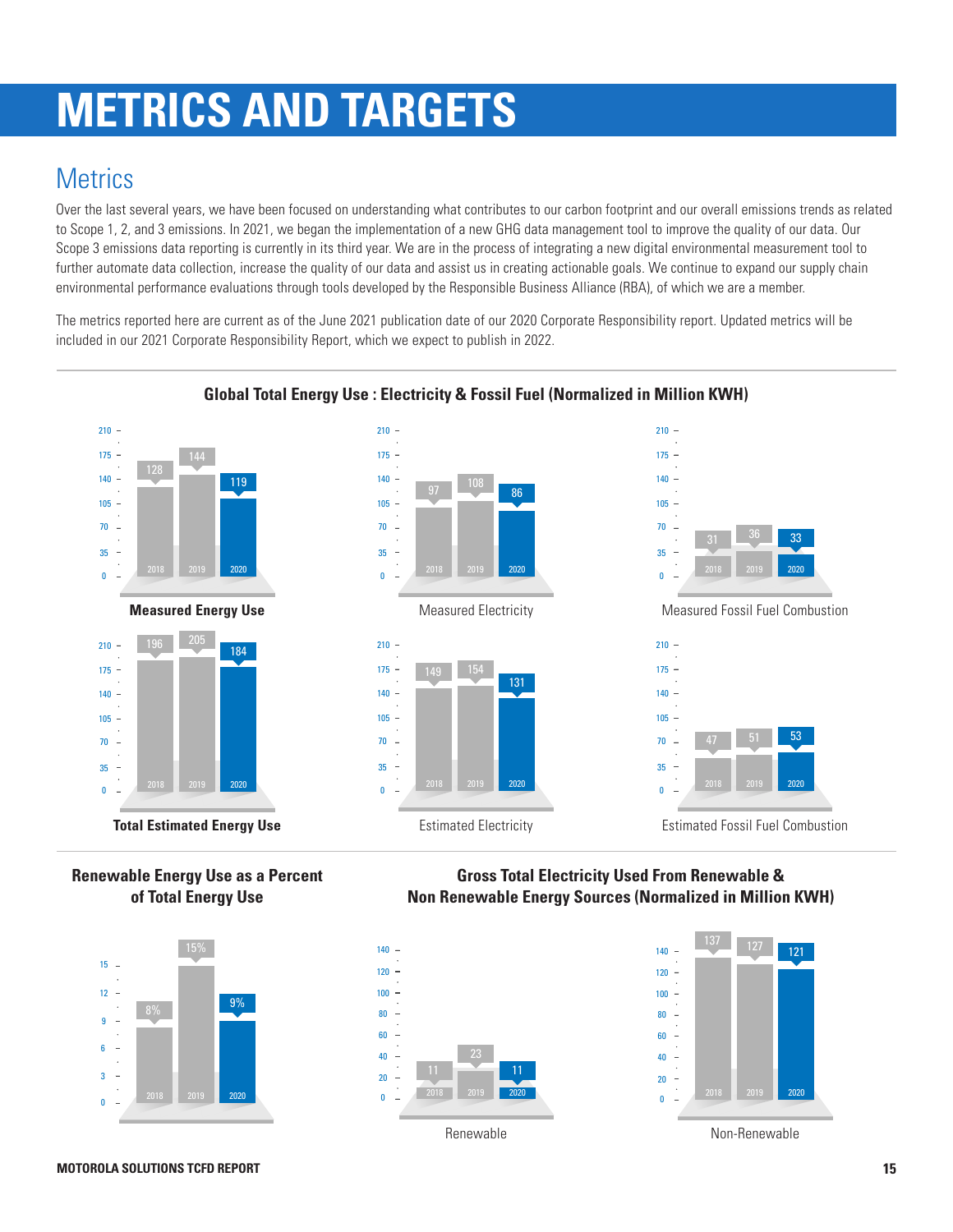#### **Carbon Footprint- Scope 1 & 2 (Tonnes CO2E)**





#### **Carbon Footprint- Scope 3 (Tonnes CO2E)**

### **Targets**

The previous reduction target set in 2017 as part of our ISO 14001 environmental management system requirements (Reduce GHG emissions 7.5% from 2016 levels by 2021 - 1.5% year over year) was revised to take into account our new emission tracking protocol and GHG calculation tool as well as any organizational trends from acquisitions and divestitures during the goal period. The reduction target was modified to be more aggressive (31% reduction vs. 7.5%) and mirror suggested decarbonization trends promoted by the Science Based Targets Initiative (SBTi). Finally, we are evaluating more stringent GHG reduction targets and prioritizing our individual businesses subject to regulatory requirements, such as in the United Kingdom.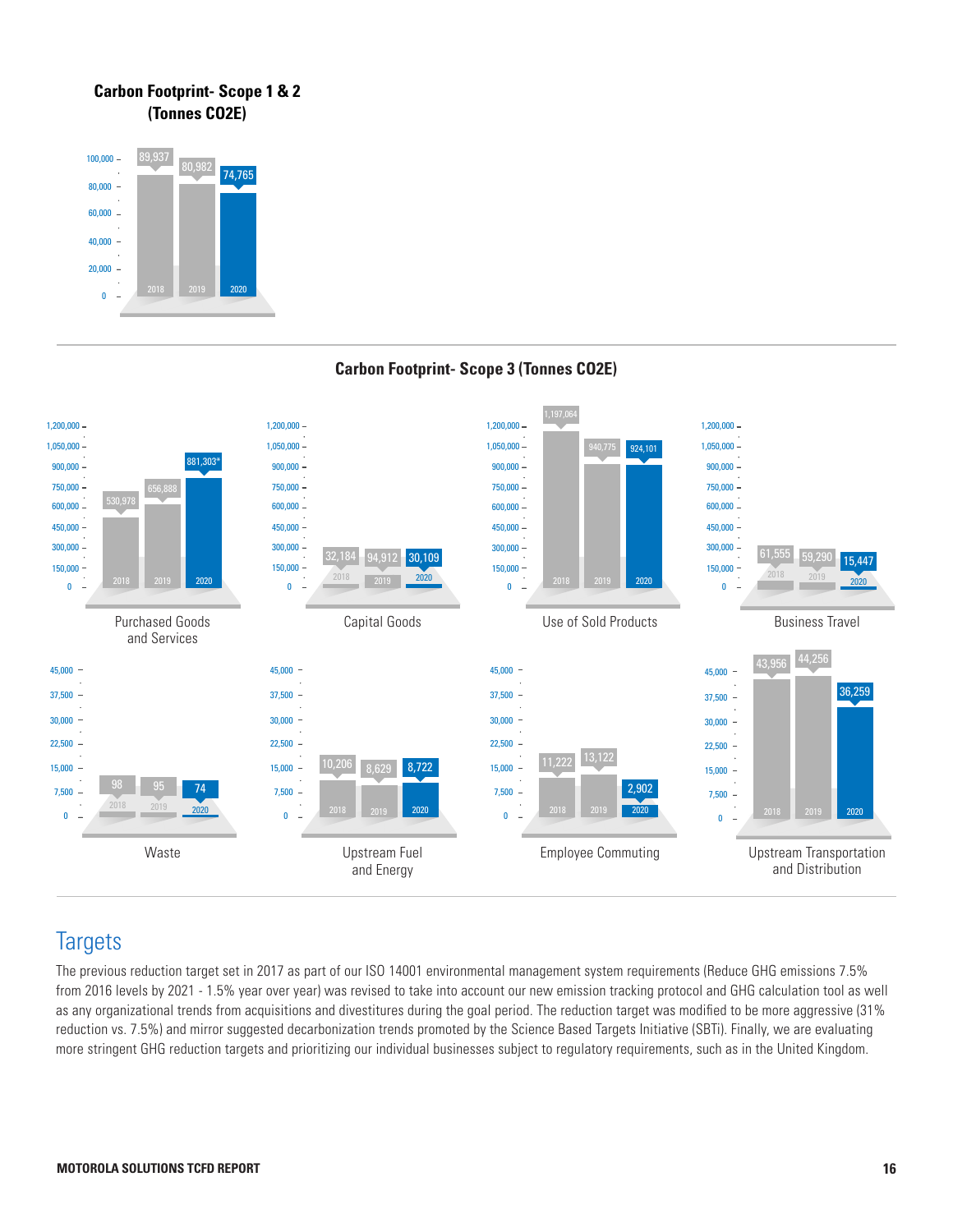# **APPENDIX**

# **TCFD INDEX**

For additional climate-related information, please see our most recent:

- Corporate Responsibility Report Annual Report on Form 10-K
- CDP Climate Response Proxy Statement
- -

| <b>CATEGORY</b>                                                                                                                                   | <b>DISCLOSURES</b>                                                                                                                                                 | <b>REFERENCE</b>                                                                                                                                       |
|---------------------------------------------------------------------------------------------------------------------------------------------------|--------------------------------------------------------------------------------------------------------------------------------------------------------------------|--------------------------------------------------------------------------------------------------------------------------------------------------------|
| Governance<br>Disclose the organization's                                                                                                         | a. Describe the board's oversight of climate-related risks<br>and opportunities.                                                                                   | Board Oversight, p. 05                                                                                                                                 |
| governance around climate-<br>related risks and opportunities.                                                                                    | <b>b.</b> Describe management's role in assessing and managing<br>climate-related risks and opportunities.                                                         | Executive Leadership, p.05<br>Risk Management, p. 14                                                                                                   |
| <b>Strategy</b>                                                                                                                                   | a. Describe the climate-related risks and opportunities the<br>organization has identified over the short, medium, and long term.                                  | TCFD Climate-Related Risks and Opportunities Overview,<br>p. 10-13                                                                                     |
| Disclose the actual and<br>potential impacts of climate-<br>related risks and opportunities<br>on the organization's<br>businesses, strategy, and | <b>b.</b> Describe the impact of climate-related risks and opportunities on<br>the organization's businesses, strategy, and financial planning.                    | <b>Business Strategy Overview,</b><br>Our Approach to Climate Strategy, p. 06-07<br>TCFD Climate-Related Risks and Opportunities Overview,<br>p. 10-13 |
| financial planning where such<br>information is material.                                                                                         | c. Describe the resilience of the organization's strategy, taking into<br>consideration different climate-related scenarios, including a<br>2°C or lower scenario. | Climate Scenario Analysis: Understanding Potential Impacts,<br>p. 08-09                                                                                |
|                                                                                                                                                   | a. Describe the organization's processes for identifying<br>and assessing climate-related risks.                                                                   | Governance, p. 05<br>Risk Management, p.14                                                                                                             |
| <b>Risk Management</b><br>Disclose how the organization<br>identifies, assesses, and<br>manages climate-related risks.                            | <b>b.</b> Describe the organization's processes for managing<br>climate-related risks.                                                                             | Governance, p. 05<br>TCFD Climate-Related Risks and Opportunities Overview,<br>p. 10-13<br>Risk Management, p.14                                       |
|                                                                                                                                                   | c. Describe how processes for identifying, assessing, and managing<br>climate-related risks are integrated into the organization's overall<br>risk management.     | Risk Management, p. 14                                                                                                                                 |
| <b>Metrics and Targets</b><br>Disclose the metrics and targets                                                                                    | a. Disclose the metrics used by the organization to assess climate<br>related risks and opportunities in line with its strategy and risk<br>management process.    | Metrics, p. 15, 16                                                                                                                                     |
| used to assess and manage<br>relevant climate-related risks<br>and opportunities where such                                                       | <b>b.</b> Disclose Scope 1, Scope 2, and, if appropriate, Scope 3<br>greenhouse gas (GHG) emissions, and the related risks.                                        | Metrics, p. 15, 16                                                                                                                                     |
| information is material.                                                                                                                          | c. Describe the targets used by the organization to manage climate<br>related risks and opportunities and performance against targets.                             | Our Approach to Climate Strategy, p. 07<br>Targets, p. 16                                                                                              |